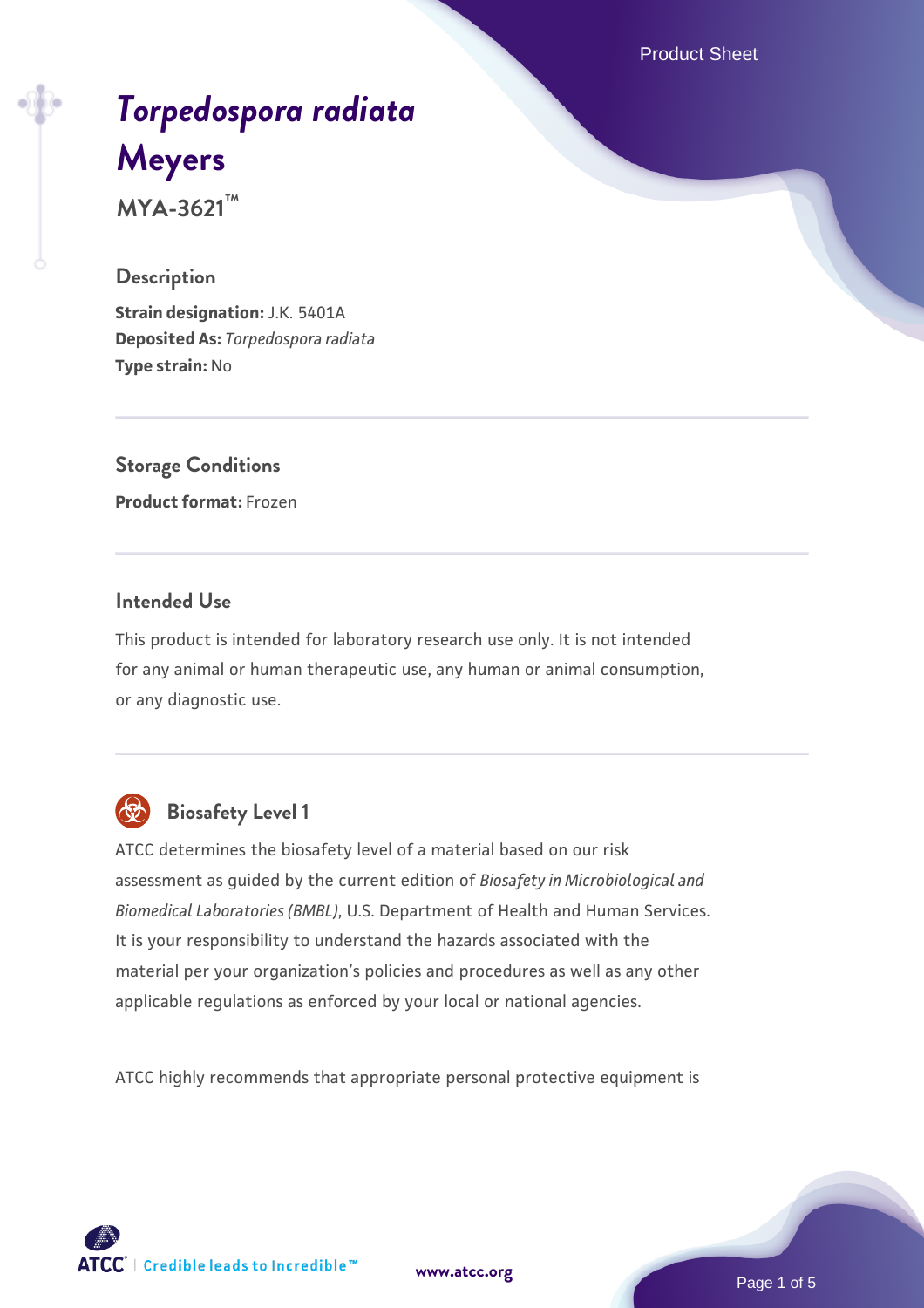always used when handling vials. For cultures that require storage in liquid nitrogen, it is important to note that some vials may leak when submersed in liquid nitrogen and will slowly fill with liquid nitrogen. Upon thawing, the conversion of the liquid nitrogen back to its gas phase may result in the vial exploding or blowing off its cap with dangerous force creating flying debris. Unless necessary, ATCC recommends that these cultures be stored in the vapor phase of liquid nitrogen rather than submersed in liquid nitrogen.

#### **Certificate of Analysis**

For batch-specific test results, refer to the applicable certificate of analysis that can be found at www.atcc.org.

### **Growth Conditions Medium:**  [ATCC Medium 790: By+ medium](https://www.atcc.org/-/media/product-assets/documents/microbial-media-formulations/7/9/0/atcc-medium-790.pdf?rev=16bd8c73853840ee9a63d6a1f4589a74) **Temperature:** 25°C

#### **Handling Procedures**

 Frozen ampules packed in dry ice should either be thawed immediately or stored in liquid nitrogen vapor. If liquid nitrogen storage facilities are not available, frozen ampules may be stored at or below -70°C for approximately one week. **Do not under any circumstance store frozen ampules at refrigerator freezer temperatures (generally -20°C).** Storage of frozen material at this temperature may result in the death of the culture.

1. To thaw a frozen ampule, place in a **30°C** water bath, until just thawed (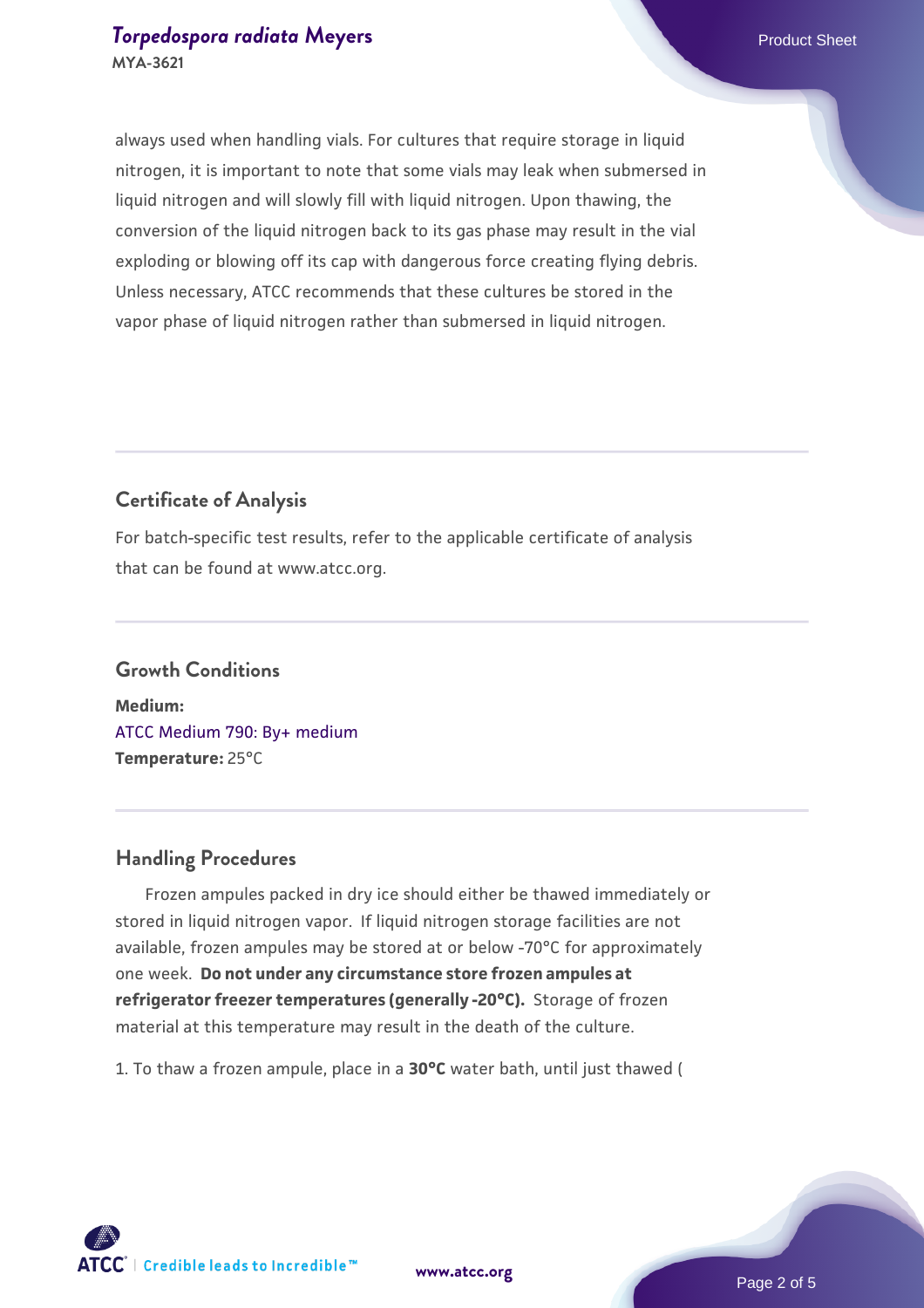#### **[Torpedospora radiata](https://www.atcc.org/products/mya-3621) [Meyers](https://www.atcc.org/products/mya-3621) Product Sheet** Product Sheet **MYA-3621**

**approximately 4 minutes**). Immerse the ampule just enough to cover the frozen material. Do not agitate the ampule.

2. Immediately after thawing, aseptically transfer the contents of the vial onto appropriate solid or liquid medium.

3. Incubate cultures at recommended temperature.

#### **Material Citation**

If use of this material results in a scientific publication, please cite the material in the following manner: *Torpedospora radiata* Meyers (ATCC MYA-3621)

#### **References**

References and other information relating to this material are available at www.atcc.org.

#### **Warranty**

The product is provided 'AS IS' and the viability of ATCC® products is warranted for 30 days from the date of shipment, provided that the customer has stored and handled the product according to the information included on the product information sheet, website, and Certificate of Analysis. For living cultures, ATCC lists the media formulation and reagents that have been found to be effective for the product. While other unspecified media and reagents may also produce satisfactory results, a change in the ATCC and/or depositor-recommended protocols may affect the recovery, growth, and/or function of the product. If an alternative medium formulation or reagent is used, the ATCC warranty for viability is no longer valid. Except as expressly set forth herein, no other warranties of any kind are



**[www.atcc.org](http://www.atcc.org)**

Page 3 of 5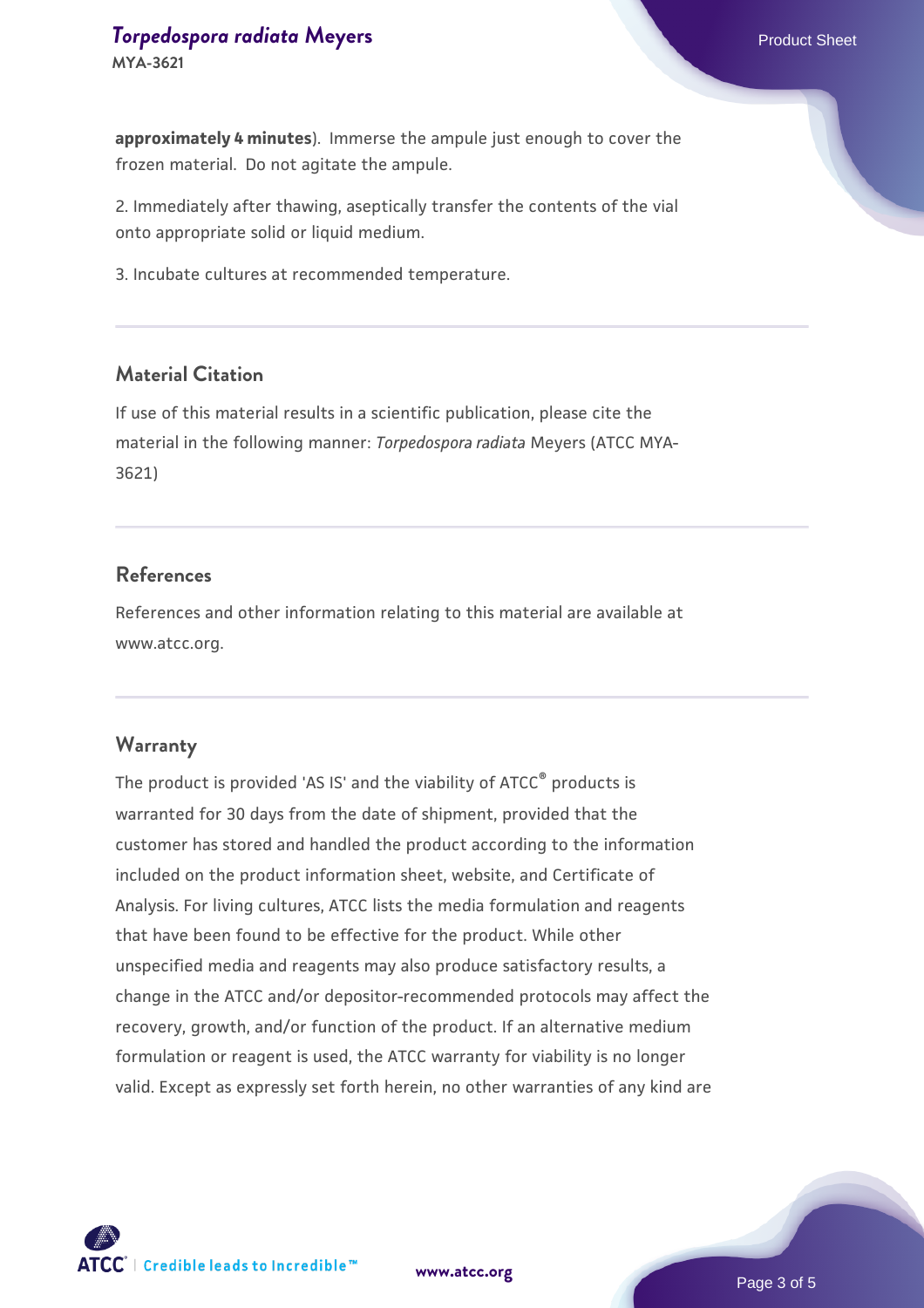#### **[Torpedospora radiata](https://www.atcc.org/products/mya-3621) [Meyers](https://www.atcc.org/products/mya-3621) Product Sheet** Product Sheet **MYA-3621**

provided, express or implied, including, but not limited to, any implied warranties of merchantability, fitness for a particular purpose, manufacture according to cGMP standards, typicality, safety, accuracy, and/or noninfringement.

#### **Disclaimers**

This product is intended for laboratory research use only. It is not intended for any animal or human therapeutic use, any human or animal consumption, or any diagnostic use. Any proposed commercial use is prohibited without a license from ATCC.

While ATCC uses reasonable efforts to include accurate and up-to-date information on this product sheet, ATCC makes no warranties or representations as to its accuracy. Citations from scientific literature and patents are provided for informational purposes only. ATCC does not warrant that such information has been confirmed to be accurate or complete and the customer bears the sole responsibility of confirming the accuracy and completeness of any such information.

This product is sent on the condition that the customer is responsible for and assumes all risk and responsibility in connection with the receipt, handling, storage, disposal, and use of the ATCC product including without limitation taking all appropriate safety and handling precautions to minimize health or environmental risk. As a condition of receiving the material, the customer agrees that any activity undertaken with the ATCC product and any progeny or modifications will be conducted in compliance with all applicable laws, regulations, and guidelines. This product is provided 'AS IS' with no representations or warranties whatsoever except as expressly set forth herein and in no event shall ATCC, its parents, subsidiaries, directors, officers, agents, employees, assigns, successors, and affiliates be liable for indirect, special, incidental, or consequential damages of any kind in connection with or arising out of the customer's use of the product. While reasonable effort is made to ensure authenticity and reliability of materials on deposit, ATCC is not liable for damages arising from the misidentification or misrepresentation of such materials.